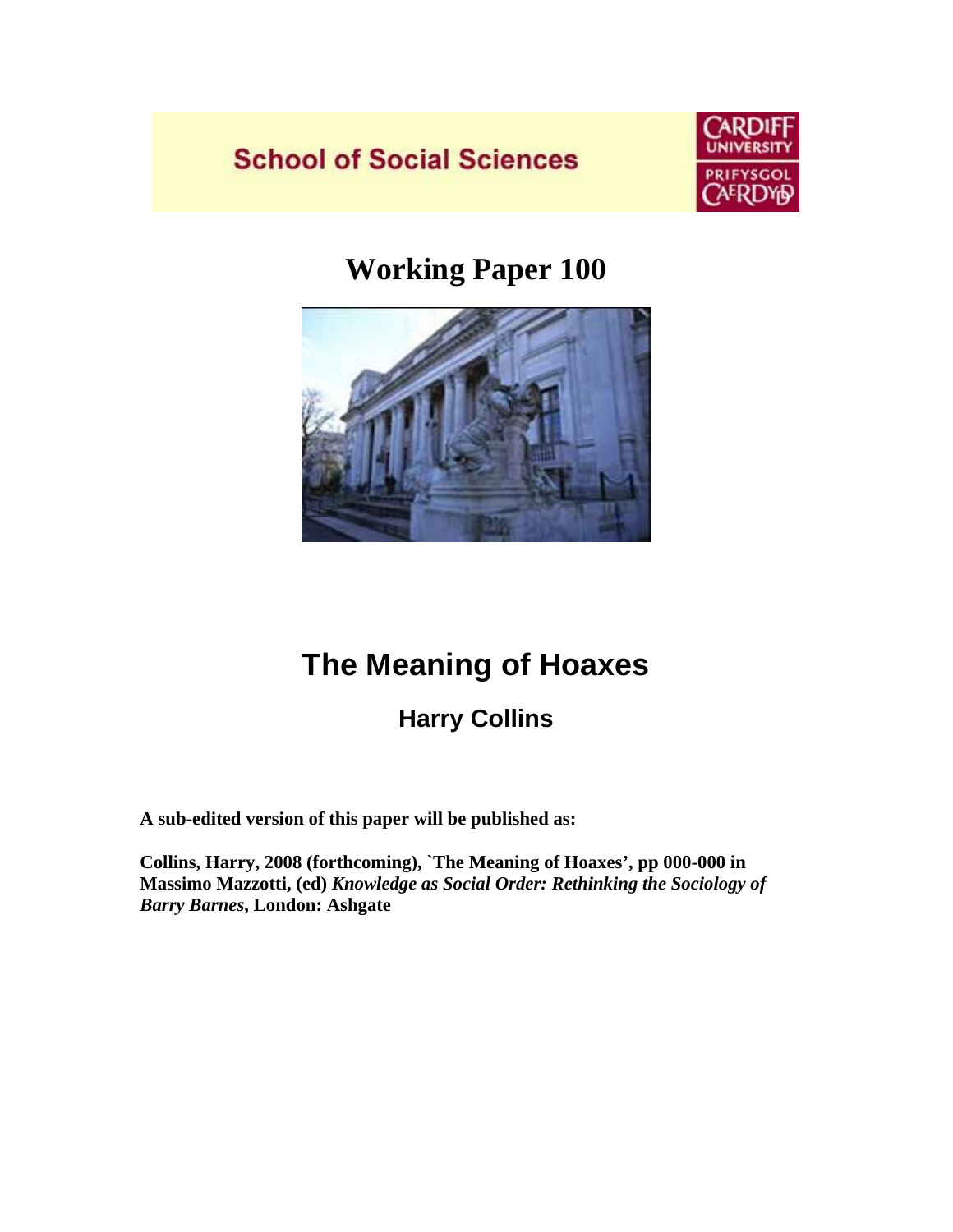#### **On-Line Papers – Copyright**

This online paper may be cited or briefly quoted in line with the usual academic conventions. You may also download it for your own personal use. The paper must not be published elsewhere (e.g. to mailing lists, bulletin boards etc) without the author's permission.

Please note that if you copy this paper you must:

- Include this copyright note.
- Not use the paper for commercial purposes or gain in any way
- You should observe the conventions of academic citation in a version of the following form:

**Housley, William (2003) 'Art, Wales, Discourse and Devolution', working paper 38, published by Cardiff School of Social Sciences, Cardiff University, Cardiff, CF10 3WT, UK at http://www.cardiff.ac.uk/socsi/research/publications/workingpapers/index.html**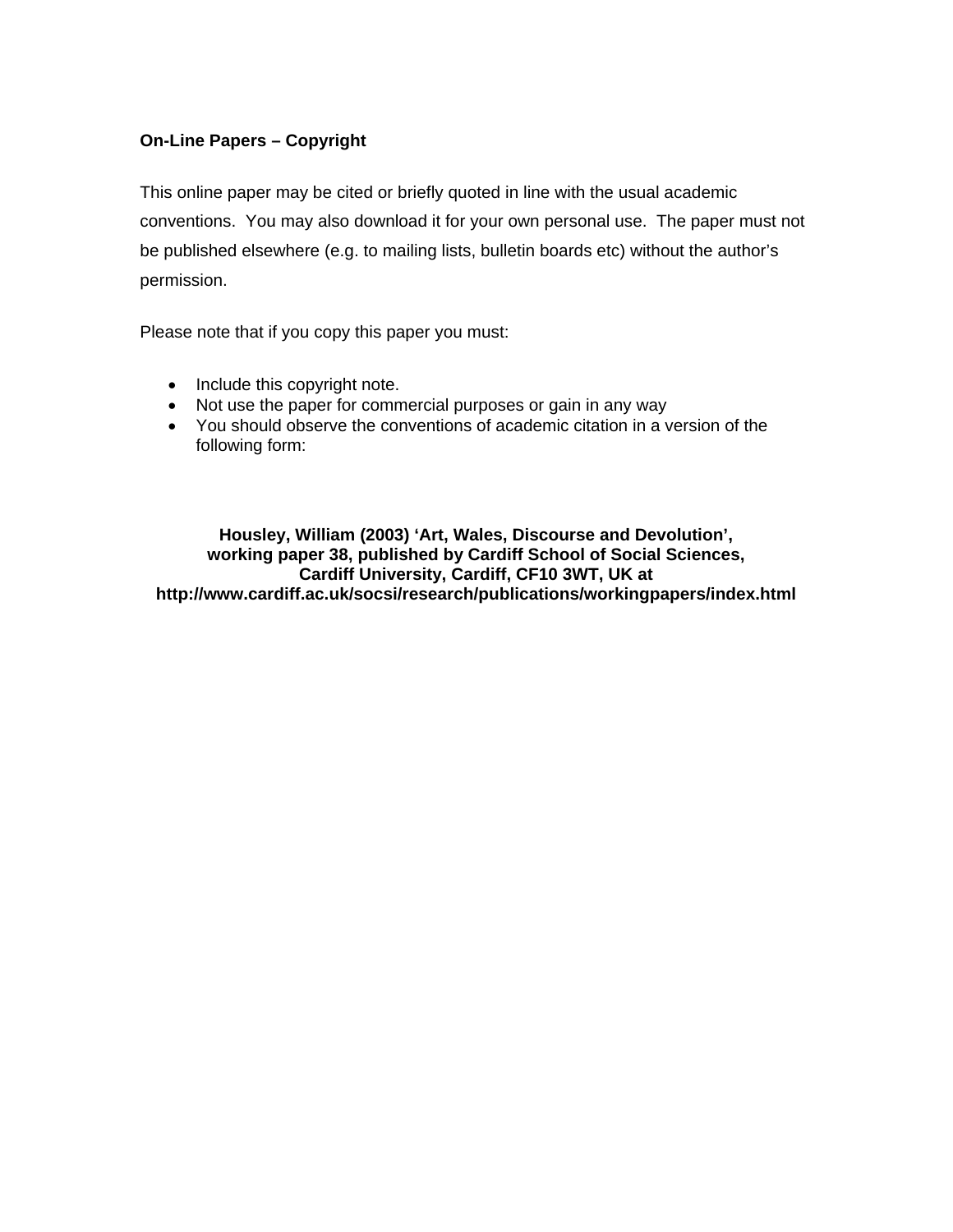One of Barry Barnes's most well known interventions in the debate about the meaning of knowledge is to make a distinction between social kinds and natural kinds. Natural kinds, like 'mountain', refer to something outside society, whereas social kinds, like 'money', get all their meaning from the way they are thought about and talked about. I cannot claim to be making any significant contribution to this distinction here but it is my excuse to think about hoaxes. Someone else may be able to say what kind of kinds they are – I'll just provide some material.

In 1996 Alan Sokal, a physicist, published a paper in the cultural studies journal *Social Text* which he immediately declared to be a hoax, having no serious content (1996). This severely embarrassed the editors of *Social Text* and, depending on how you view the matter, it also embarrassed a larger or smaller number of social scientists.

From November 2001 onwards, the Bogdanov brothers published a series of paper in scientific journals: *Classical and Quantum Gravity* (Bogdanov and Bogdanov 2001); *Annals of Physics* (Bogdanov and Bogdanov 2002a); *Il Nuovo Cimento* (Bogdanov and Bogdanov 2002b); *Czechoslovak Journal of Physics* (Bogdanov 2001); and *Chinese Journal of Physics* (Bogdanov 2002). The content of the papers was something to do with 'string theory' and the brothers were awarded PhDs on the strength of their work by the University of Burgogne in France. In late 2002, it was widely bruited that their work was a hoax but within a day or two the Bogdanov brothers, who were not the source of the hoax accusation, denied it was any such thing. Embarrassed scientists had to apologize for the hoax accusation. In the meantime, the work was read more carefully and while a few scientists said they thought it contained grains of interest, most agreed that it was bad work – a pastiche at best – that should not have been published.1 Of course, the Bogdanov brothers may or may not have had a hoax in mind; only they know.

The obvious consequences for the Bogdanov hoax/non-hoax are roughly the same as for the Sokal hoax. It is just as embarrassing, or even more embarrassing, for a scientific community to discover that it cannot tell whether it has been hoaxed as for it to discover that it has been hoaxed. This, of course, is not as embarrassing as it might be since most published scientific work is not very good anyway, and most is not cited by anyone except its authors. If there is some 'funny business' taking place within the big soft underbelly of published work which never makes it far into scientific consciousness it may not matter very much except to the referees and editors who are immediately involved. Sociologists of science have long known that the acclaimed gold standard of peer review contains a lot of base metal. Nevertheless, the logic of hoaxing remains intriguing and there may be a lesson about the logic (as opposed to the well understood 'sociologic'), of the peer review system to be drawn out.

In the following, when I refer to a 'hoax' what I will have in mind is a published hoax of the Sokal type. What are the characteristics of a hoax of this kind? First, to be a hoax a number of readers must initially take the paper to be the 'real thing'. Ideally, all readers will take it to be the real thing until they are *told* it is a hoax (compare this with a spoof). In the case of a spoof, the writer makes it obvious that it is a pastiche or irony. In the case of a hoax this is not made clear until later – after people have taken it seriously).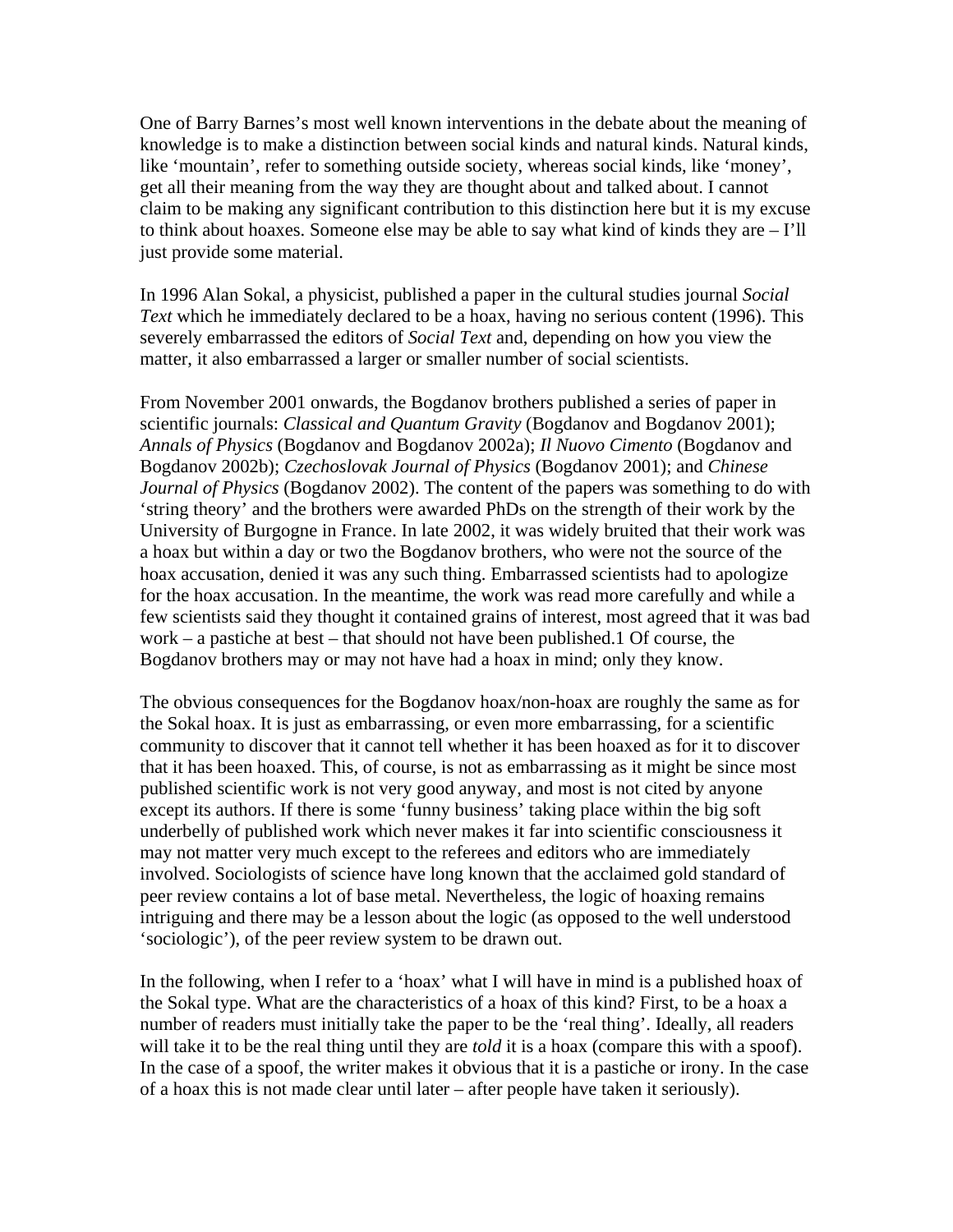It follows that a hoax must resemble the real thing. In an ideal hoax the resemblance will be all in the 'form' with no resemblance in the content. The hoaxer wants the readers to be 'taken in' by the form and thus demonstrate their lack of integrity when it comes to evaluating the content.2 Even if the content has to resemble the real thing to some extent the bigger the deficiency the better; if the content is too good there is no hoax, just a contribution to science.

A hoax, then, has to pass initial scrutiny even though the content has to be pretty deficient for the subsequent 'revelation' to have a satisfactory sting. We can be fairly sure that the reason this is possible is that a hoax passes its initial hurdle in something of the same way as a confidence trick; the 'mark' will do most of the work in 'repairing' any more obvious faults because to do otherwise means a large disturbance in life's routines. In confidence tricks there is usually a positive incentive for repair – for example you get a lot of money, preferably via illicit means, if the offer/person is genuine. But being able to get on with ordinary life without disturbance is also a worthwhile reward. It has been argued that this is why bogus doctors succeed so well (Collins and Pinch 2005). Busy academics also want to get on with their lives hence reviewers and editors are more likely to let something pass than cause a lot of trouble for themselves by exploring the possibility that a contributor is not what they say they are.

What all this helps to establish, if it was not already clear, is that detecting the difference between a hoax and the real thing is not straightforward – that is the very nature of a hoax. It is particularly hard to tell the difference between a hoax and a bad paper because both have the same characteristics: appropriate form with content that is poor but not obviously beyond the pale on first reading. So what is the difference between a hoax and a bad paper? It is the intention of the author. If the author deliberately writes nonsense then it is a hoax; if the nonsense is there even though the author was writing with the best of intentions, then it is not a hoax. As illustrated by the Bogdanov's, the same paper could be a hoax or just (what most people count as) bad work.

But wait! Maybe the author is a bit more dead than this. Suppose the author writes nonsense deliberately but never reveals his or her intention. Then the nonsense simply joins all the rest of the bad stuff in the underbelly of science and that is the last we hear of it. If no one knows it is a hoax, then it is not a hoax. Part of the idea of a hoax is to reveal its true nature at some time in the future; if it is not revealed, then what is the point? (I am reminded of that wonderful moment in *Doctor Strangelove* when an astounded President of the United States asks the Soviet Ambassador why the Russians had not declared the existence of the Doomsday Machine since deterrence is the entire point and no one can be deterred by something they do not know about.) A hoax isn't a hoax unless you know you've been hoaxed. So the hoaxishness depends on the knowledge of the readers, not just on the intention of the author.

In the Bogdanov case, for about two days (when I was lucky enough to be deeply involved in conversations about the matter with physicists), the work was taken to be a hoax and was treated as a hoax, including readings of the work accompanied by loud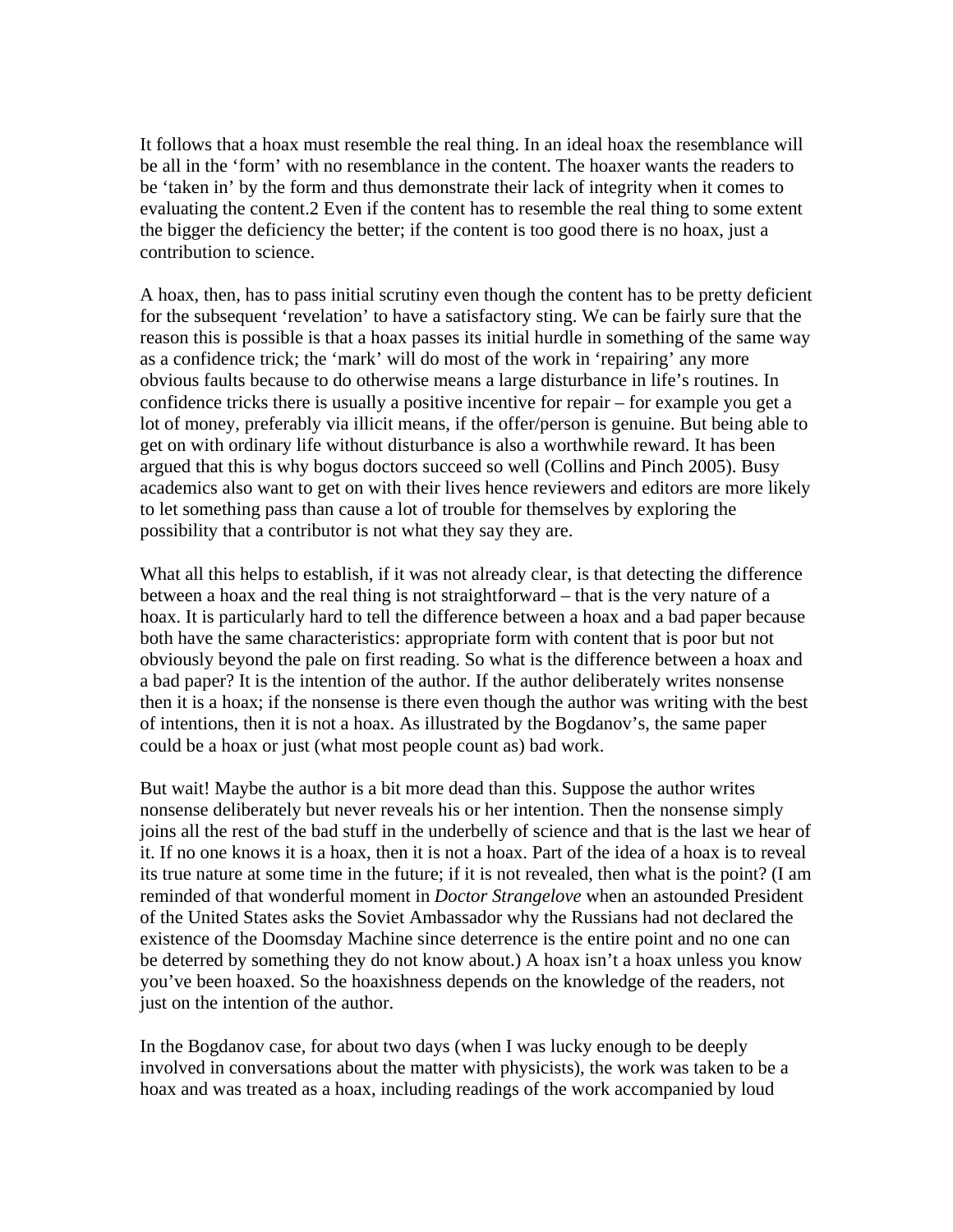guffaws and 'How-could-they-possibly-have-got-away-with-that?'s. Those readings ceased when the Bogdanov's denied that their intention was to bring off a hoax; the Bogdanov's preferred to have their work interpreted as either brilliant and original, or failing that, just another contribution to the soft underbelly of bad science.

Incidentally, it is almost sure that no-one would have accused the Bogdanov's of hoaxing in the first place if hoax consciousness had not been engendered by the 'Sokal affair'. The early reports of the Bogdanov 'hoax' all referred back to the Sokal affair. Had Sokal not done his work the Bogdanov pieces would almost certainly have disappeared within the body of other non-influential scientific work (unless the brothers themselves had decided to publicize it in some other way).

We can also imagine the opposite case. Suppose someone writes nonsense inadvertently, realizes only later that it is nonsense, and announces it as a hoax in order to save face? Maybe that is what Alan Sokal did! (I'm sure it isn't what Sokal did but it doesn't spoil the logic of the situation.) Furthermore, some commentators, working in a 'post-modern' spirit, declared that Sokal's paper was not a hoax at all but a genuine contribution which Sokal had declared to be a hoax for mischievous reasons.

So where does hoaxishness lie? Where is the locus of hoaxishness? Is it in the author's intentions, in the author's declarations about their intentions, or in the community's beliefs about the author's intentions? The way this actually works out in practice, at least on the basis of the two cases we have before us, is that since it is well known that the most authoritative view of inner states such as intentions, comes from the experiencer of those states, it is the author's declarations that count for most. Since Freud we have known that even we can't be sure about our inner states but, if there is to be an argument about it, outside mental institutions etc, our own view of our inner states still carries more weight than the view of others. In sum:

- The ontological locus of a hoax is in the intention of the author: if the author did not intend a hoax there was no hoax.

- The consequential locus of a hoax is in what the audience believes: the hoax only has its intended effect if the audience believes it has been hoaxed.

- The epistemological locus of a hoax is the *declaration* of the author: if the author does not declare that the work was intended as a hoax no-one can prove it.

Try the last point any other way: try arguing that the Bogdanov's really were hoaxing or Sokal really wasn't – What do you use for evidence? Thus, so long as the authors' *declarations* remain unchanged Sokal, as far as we know, hoaxed us and the Bogdanov's did not.

So, where are we going with all this? First, a hoax cannot be so damaging to science as many have made it out to be since it depends on the declaration of the author rather than the content of the publication. The damage caused by a hoax ought to be about the same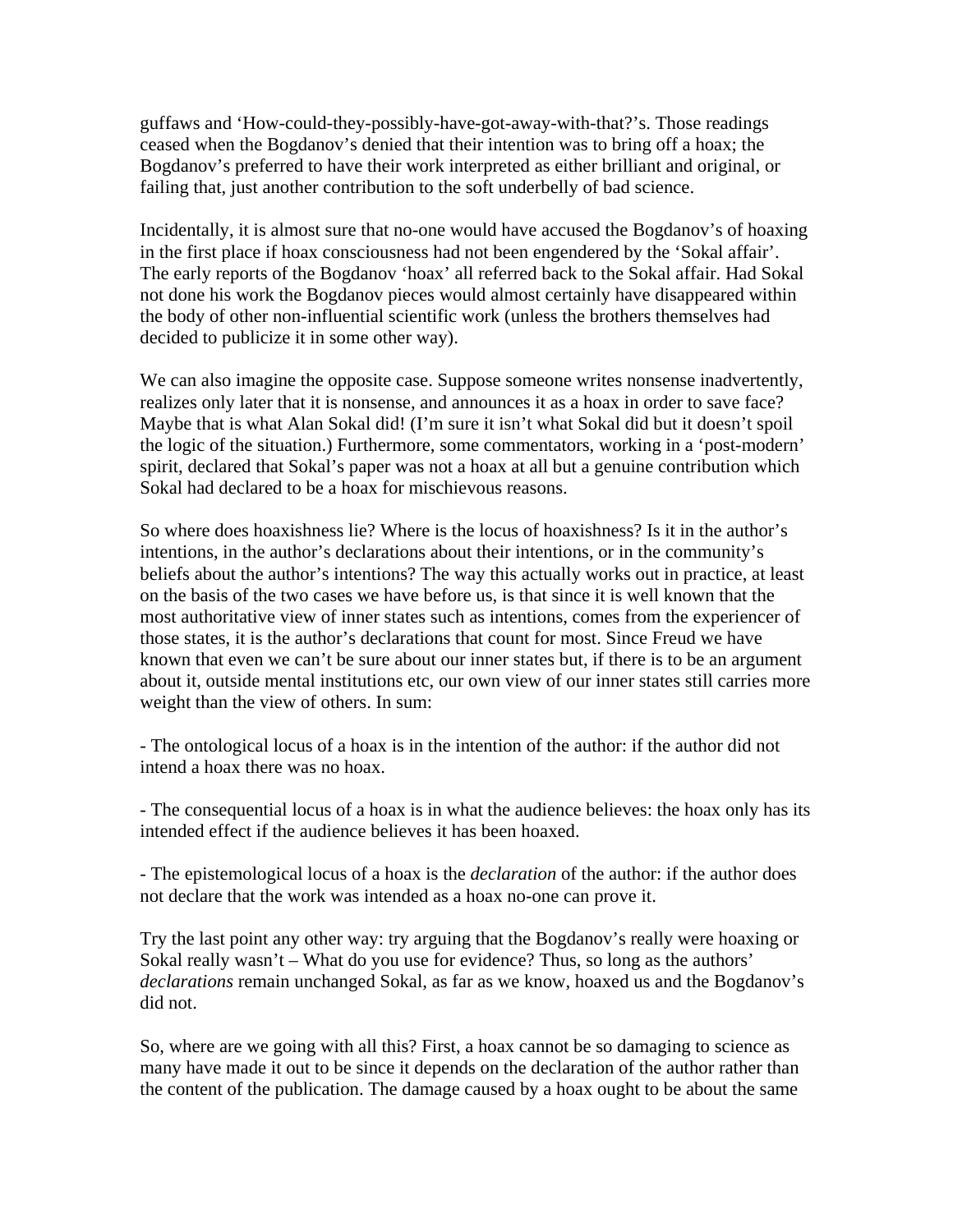as the damage caused by a bad publication. If the journals are full of bad papers, that's just about as damaging as the journals being full of hoaxes. There is practically no damage caused by the journals being full of bad papers so any additional damage caused by hoaxes is just to do with the way they are publicized – science remains just as unchangingly bad as it always was. If someone could get the newspapers interested in the fact that they had published a really bad paper it would be just as damaging as someone publishing a hoax. This, effectively, is what happened in the case of the Bogdanovs. Luckily, there are so many bad papers that public interest would be unlikely to remain aroused for long.

Second, the whole enterprise of science, notably the idea of scholarly journals, anonymised peer-reviewing, and so forth, depends on the notion that the value of a piece of work is visible within the text alone. Only that way could a peer reviewer judge an anonymous submission to a journal (strangely enough, the hard sciences depend just as much on the idea that `the author is dead' as the post-modernists – the author is not consulted when a paper is being reviewed). Yet in the case of a hoax, the value depends on much more than the text – it depends on the declarations that the author makes about his or her intentions. Therefore (a) Roland Barthes is wrong about the author being dead in the case of a hoax and (b) the standard model of peer review in science does not work. And 'b' is for quasi-logical reasons as well as the well-understood sociological reasons.

Having noticed this we are alerted to other similar instances where there is more to an article than what is in it. One such is any paper which rests on statements of statistical confidence. The value of such a result depends on more than what is in the paper – it depends on the history of the work described. If many other statistical tests have been tried on the data before the one that gives a significant result emerges, then the result is not as significant as it looks. Peer reviewers of statistical papers are, then, in an impossible position. In that case too the author is not dead.

Less subtly, the reviewing of every empirical paper turns on the belief that the author actually did the experiments or measurements and did not just make them up, as cases of scientific fraud continually remind us. So the reviewing of every empirical paper turns on knowing more than what is in the paper (even as anonymity, which is supposed to prevent the reviewer knowing more than is in the paper, is encouraged).

We return, then, via this quasi-logical excursion to the established sociological point, that in spite of the claims of science to 'objectivity' each result we accept rests on a complex web of trust for the author who produced it and therefore the author cannot possibly be dead. To rupture that web of trust deliberately, is in the case of frauds or hoaxes, is to play a dangerous game with the delicate fabric of science.

#### **Notes**

1 A long exchange among physicists (with a couple of small contributions from the author), can be found at Google, groups, sci.physics.research.